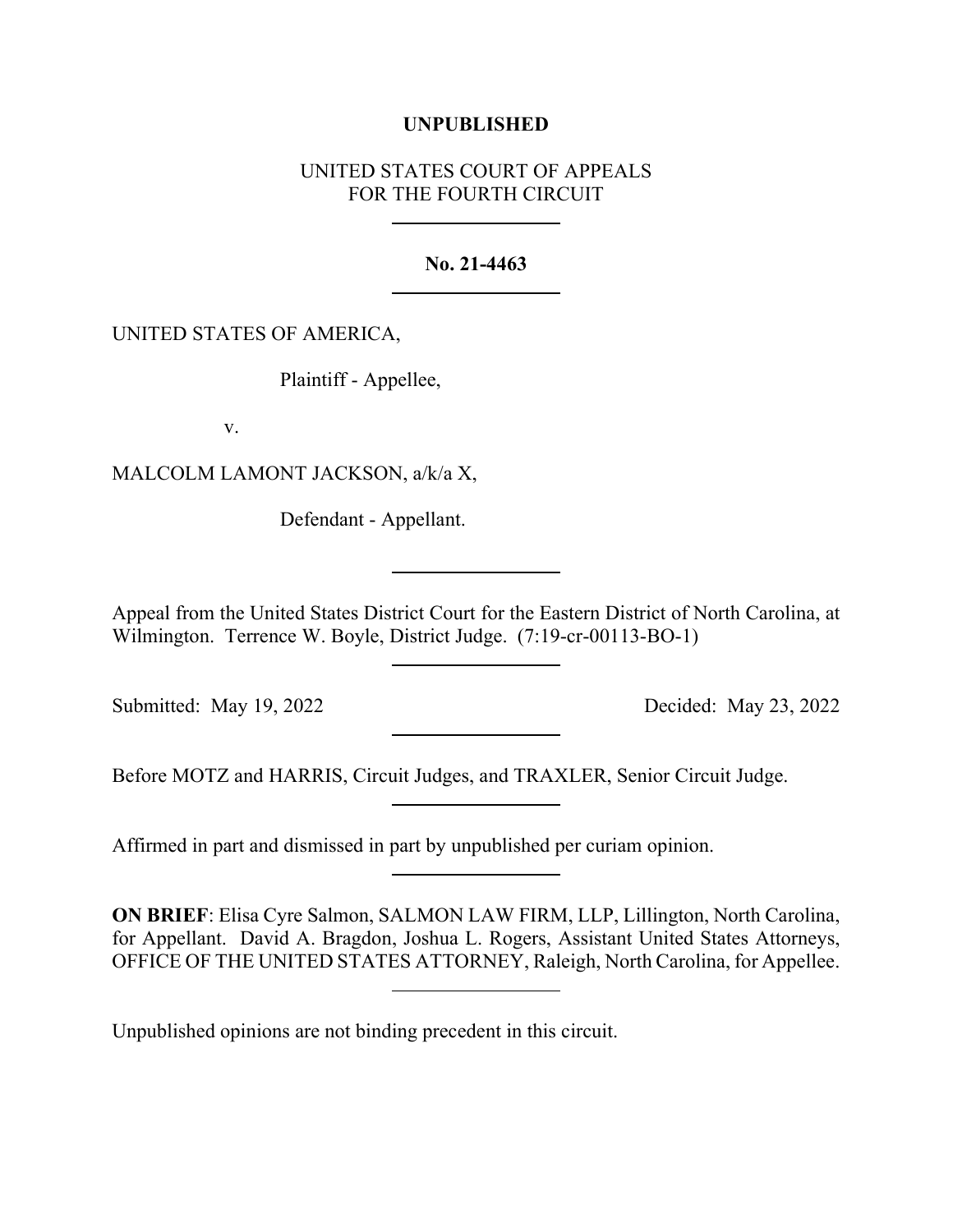## PER CURIAM:

Malcolm Lamont Jackson seeks to appeal the 144-month sentence imposed following his guilty plea to conspiracy to distribute and possess with intent to distribute 28 grams or more of cocaine base, in violation of 21 U.S.C. §§ 841(b)(1)(B), 846, and distribution and possession with intent to distribute a quantity of cocaine base, in violation of 21 U.S.C. § 841(a)(1), (b)(1)(C). Jackson's counsel has filed a brief pursuant to *Anders v. California*, 386 U.S. 738 (1967), questioning whether Jackson's sentence is reasonable. Although informed of his right to file a pro se supplemental brief, Jackson has not done so.

The Government has filed a motion to dismiss the appeal on the ground that Jackson's appeal is barred by the appeal waiver included in the plea agreement. We review de novo the validity of an appeal waiver. *United States v. Cohen*, 888 F.3d 667, 678 (4th Cir. 2018). Where, as here, the Government seeks to enforce the appeal waiver and has not breached the plea agreement, we will enforce the waiver if it is valid and the issue being appealed falls within the waiver's scope. *United States v. Manigan*, 592 F.3d 621, 627 (4th Cir. 2010). A defendant validly waives his appeal rights if he agreed to the waiver "knowingly and intelligently." *Id.* To determine whether a waiver is knowing and intelligent, "we consider the totality of the circumstances, including the experience and conduct of the defendant, his educational background, and his knowledge of the plea agreement and its terms." *United States v. McCoy*, 895 F.3d 358, 362 (4th Cir. 2018) (internal quotation marks omitted). Generally, "if a district court questions a defendant regarding the waiver of appellate rights during the [Fed. R. Crim. P.] 11 colloquy and the